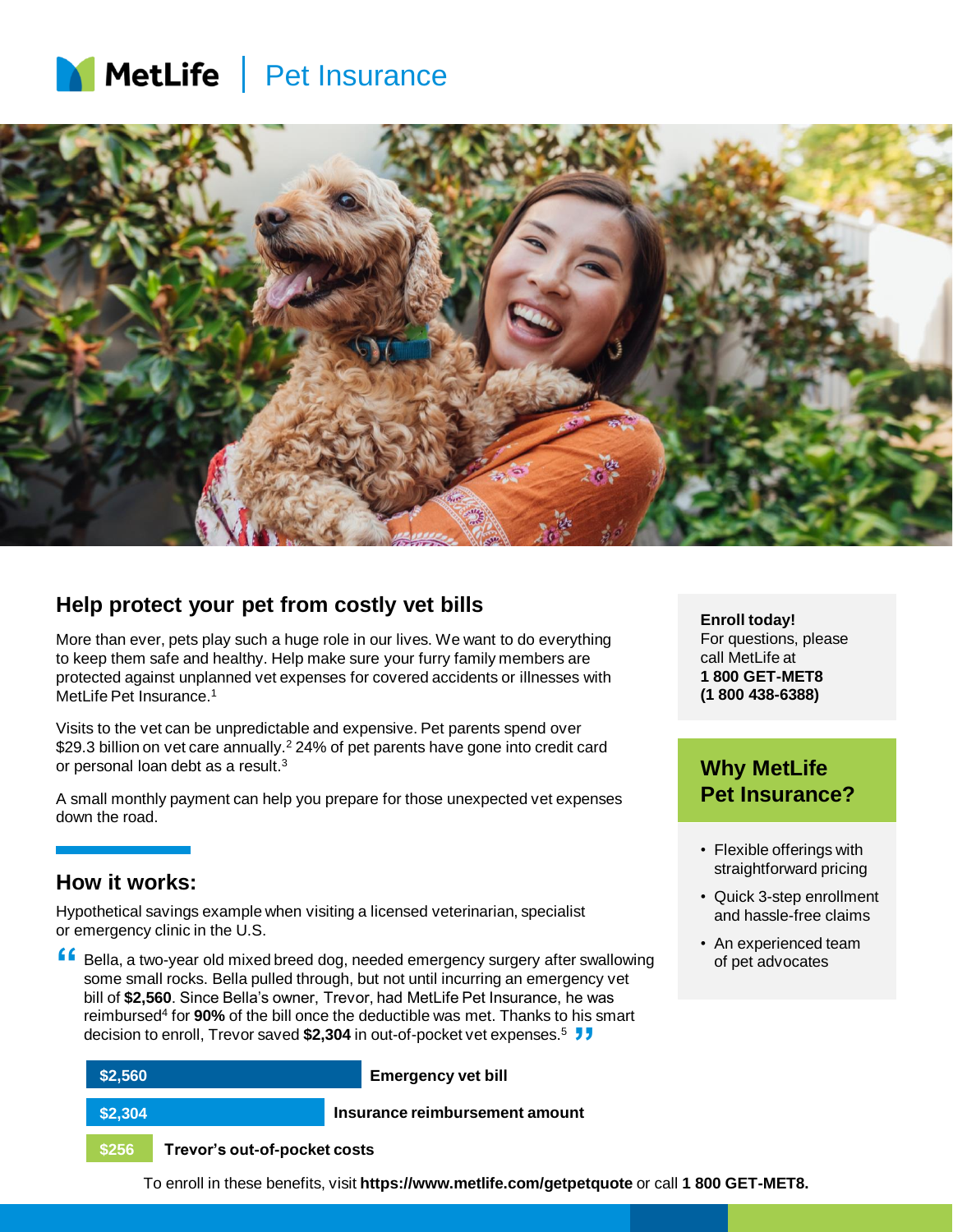

# **Pets make your family whole. Cover them with Pet Insurance.**

Coverage for all your dependents … even the four-legged ones.

**Know what your plan covers...** MetLife Pet Insurance<sup>1</sup> helps cover the costs of vet visits, accidents, illness and more.



# **Your benefit in action**

Take advantage of how simple it is to get  $-$  and use  $-$  MetLife Pet Insurance<sup>1</sup>:









Take your pet to the vet and pay the bill. Send the bill and your claim to us and



receive reimbursement<sup>4</sup> by check or direct deposit if the claim expense is covered under the policy.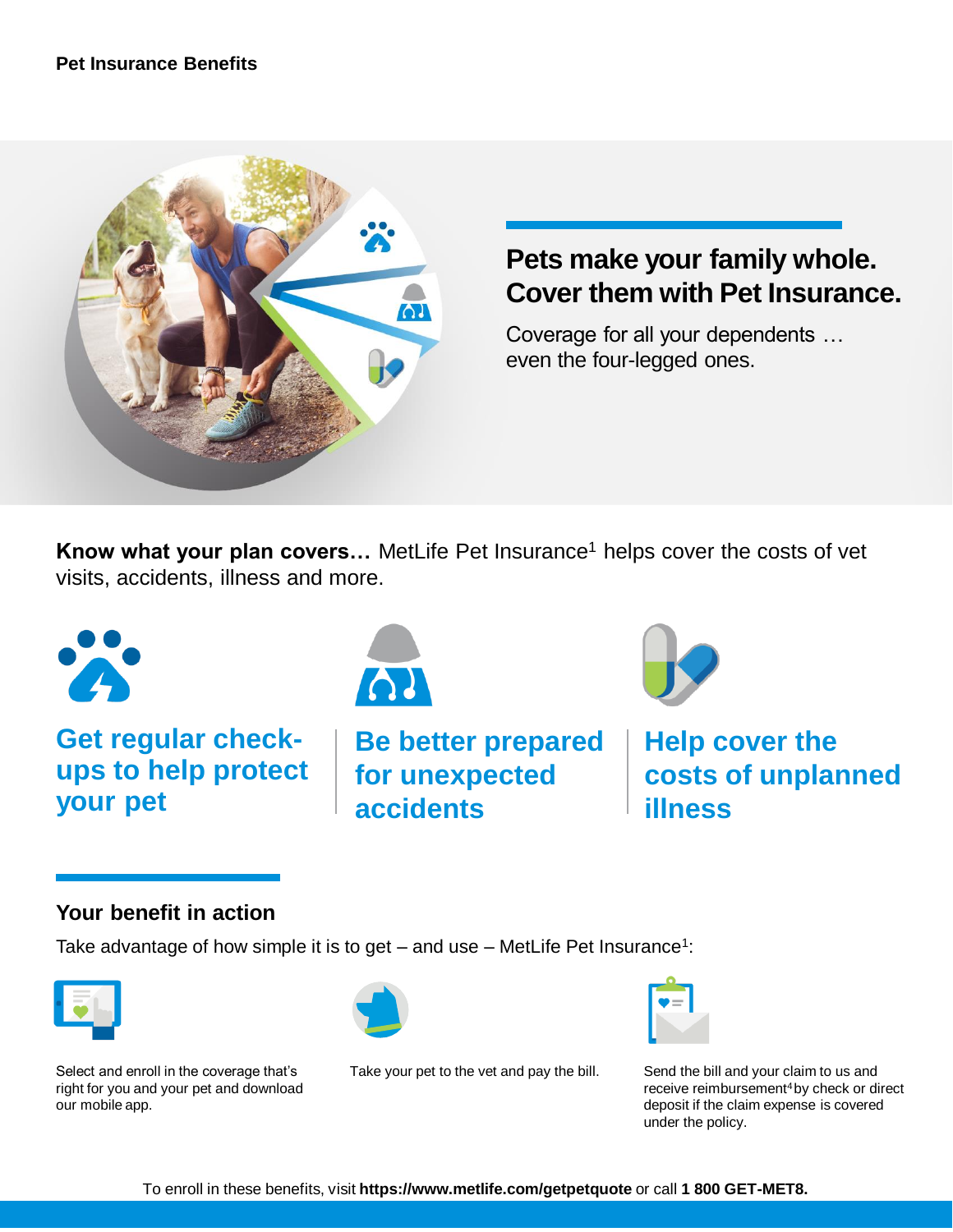### **Frequently Asked Questions**

#### **Q. What is pet insurance?**

**A. Similar to health insurance for you and your family,** pet insurance is coverage for dogs and cats that can help you be prepared for unexpected vet costs. With MetLife Pet Insurance,<sup>1</sup> you may be able to cover<sup>9</sup> up to 100% on veterinary care expenses.

#### **Q. Can I still use my vet?**

**A. Yes, you can visit any licensed veterinarian or emergency clinic in the U.S.,** and you and your vet of choice can determine the best treatment plan and medical course of action for your pet. Once you've received and paid your bill, send it to us and we will process your claim for reimbursement<sup>4</sup> if the claim expense is covered under the policy.

#### **Q. What does it not cover?**

**A. Pre-existing conditions may not be covered —** enroll your pets today and help make sure they're protected.

#### **Q. When does coverage start?**

**A. MetLife Pet Insurance<sup>1</sup> , provides among the shortest wait periods<sup>12</sup> for accident and illness coverage.**  Accident coverage and wellness coverage (for those who select it) begin on the effective date of your policy. Illness coverage begins 14 days later.

#### **Q. How much will it cost?**

**A. Each pet's premium will be unique based on the age, breed, location, as well as what coverage amount you select.<sup>13</sup>** Group discounts are available<sup>11</sup>, and if you go claim-free in a policy year, we'll automatically decrease your deductible by \$25 or \$50.<sup>10</sup>

#### **Q. How do I pay for my coverage?**

**A. You can set up** an automatic payment from your bank or credit card with us. As part of your group benefits, payroll deduction may be available.

## **Have other questions?**

Please call MetLife directly at **1 800 GET-MET8 (1 800 438-6388)** and speak with a licensed agent.



Watch [this video](https://players.brightcove.net/64298592001/default_default/index.html?videoId=6151317550001) to see the benefits of pet insurance.

- 1. Pet Insurance offered by MetLife Pet Insurance Solutions LLC is underwritten by Independence American Insurance Company ("IAIC"), a Delaware insurance company, headquartered at 485 Madison Avenue, NY, NY 10022, and Metropolitan General Insurance Company ("MetGen"), a Rhode Island insurance company, headquartered at 700 Quaker Lane, Warwick, RI 02886, in<br>those states where MetGen's policies are availa policies. MetLife Pet Insurance Solutions LLC was previously known as PetFirst Healthcare, LLC and in some states continues to operate under that name pending approval of its application for a name change. The entity may operate under an alternate, assumed, and/or fictitious name in certain jurisdictions as approved, including MetLife Pet Insurance Services LLC (New York and Minnesota), MetLife Pet Insurance Solutions Agency LLC (Illinois), and such other alternate, assumed, or fictitious names approved by certain jurisdictions.
- 2. Pet Industry Market Size & Ownership Statistics (https://www.americanpetproducts.org/press\_industrytrends.asp).
- 3. According to the 2019–2020 National Pet Owners Survey conducted by the American Pet Products Association (APPA).

.

- 4. Reimbursement options include: 70%, 80%, 90% and 100%. In addition, there is also a 50% option for MetGen underwritten policies only and a 65% for IAIC underwritten policies only.
- 5. This is an example and is for illustrative purposes only. This is not representative of any particular pet parents' situation..
- 6. 2019-2020 APPA National Pet Owners Survey.
- 7. Annual limit options range from \$1,000−\$25,000 in \$1,000 increments. In addition, there is also a \$500 annual limit option for MetGen underwritten policies. Unlimited benefit option subject to availability.
- 8. Deductible options range include: \$0−\$750 in \$50 increments and \$1,000, \$1,250, \$1,500, \$2,000 and \$2,500.
- 9. Provided all terms of the policy are met. Application is subject to underwriting review and approval. Like most insurance policies, insurance policies issued by IAIC and MetGen contain certain deductibles, co-insurance, exclusions, exceptions, reductions, limitations, and terms for keeping them in force. For costs, complete details of coverage and exclusions, and a listing of approved states, please contact MetLife Pet Insurance Solutions LLC.
- 10.Your pet's deductible automatically decreases by \$25 (for IAIC underwritten policies) or \$50 (for MetGen underwritten policies) each policy year that you don't receive a claim reimbursement. May not be available in all states.
- 11.This discount is not available in Tennessee. This discount is only available to individuals who are eligible members or employees of an entity that has arranged for MetLife to offer pet insurance to its population. (For IAIC underwritten policies, the discount is 10% for Groups > 1000 lives and 5% for Groups 51−999 lives. For MetGen underwritten policies, this discount is 10% for Employer Groups of all sizes and 5% for Associations of all sizes).
- 12.Wait period for accident coverage is midnight EST compared to 2 to 15 days for competitors; wait period for illness coverage is 14 days compared to 14 to 30 days for competitors, based on a January 2021 review of publicly available summary information about competitors' offerings. Competitors did not furnish copies of their policies for review. If you have questions about a particular competitor's policy or coverage, please contact them or their representative directly.
- 13.For IAIC underwritten policies only, premium will also be based upon the pet's gender.